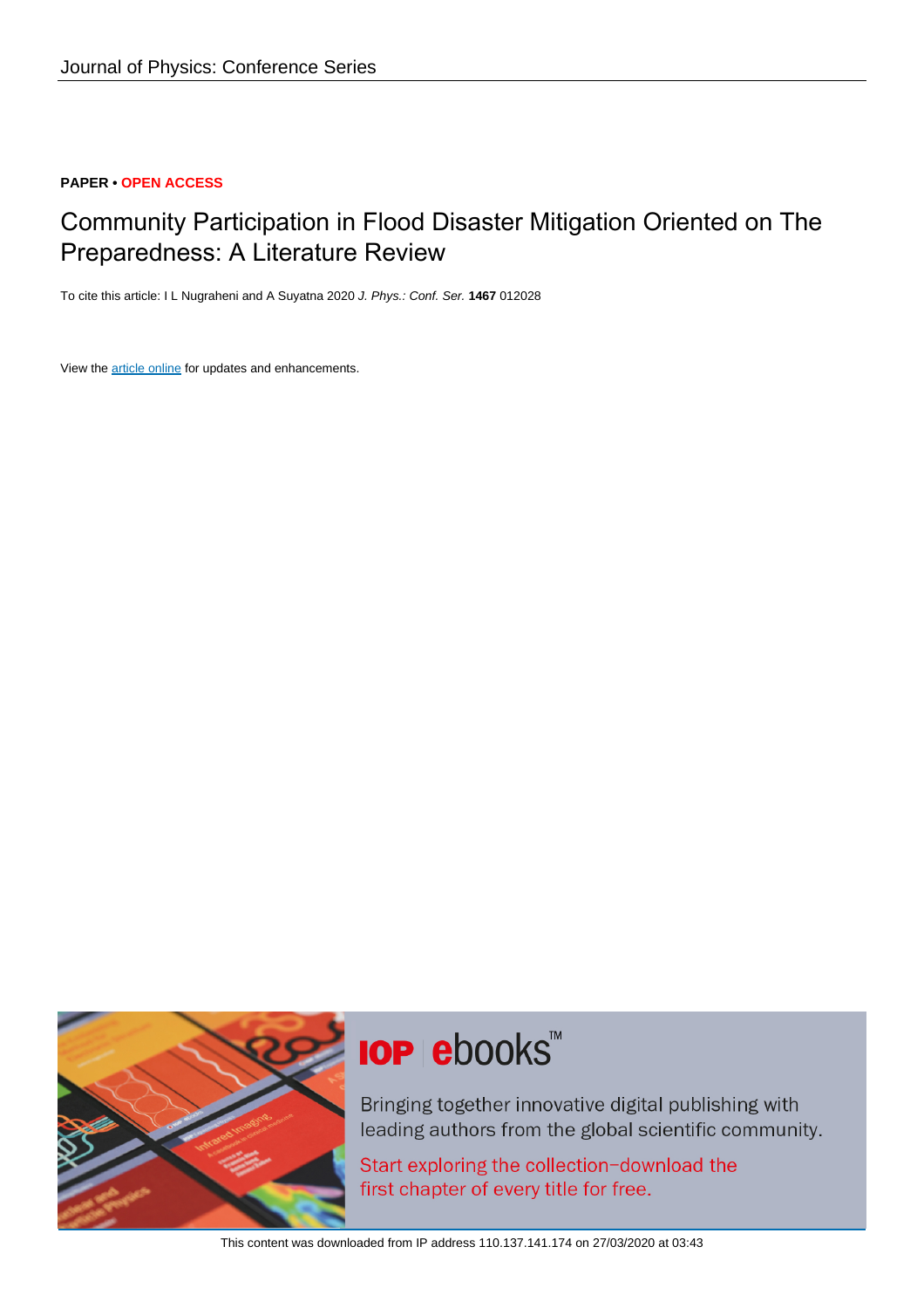IOP Conf. Series: Journal of Physics: Conf. Series **1467** (2020) 012028 doi:10.1088/1742-6596/1467/1/012028

# **Community Participation in Flood Disaster Mitigation Oriented on The Preparedness: A Literature Review**

**I L Nugraheni1\* , A Suyatna<sup>1</sup>**

<sup>1</sup>University of Lampung

#### **\* [irmalusi42@gmail.com](mailto:*irmalusi42@gmail.com)**

**Abstract.** The purpose of this paper is to examine community participation in mitigating flood preparedness. The method used in the form of meta-analysis from the literature study of various journal articles in 2011-2019 with the topic of flood disaster mitigation in Indonesia includes Sumatra, Java, Sulawesi, Kalimantan, taken from the international journal Disaster risk reduction, Sumatra Journal of disaster, geography and geography education Jamba: Journal of disaster risk studies, nature science, and from international seminars. The lack of articles in Indonesia that discusses public participation in English language flooding disasters such as articles from other countries, causes this research has never been done. The review results show that of the 9 articles used, it turns out that community participation in dealing with floods in several regions in Indonesia is included in the active category. Forms of participation include participation in the form of money, labor contributions, inter-community education, supervision of infrastructure development and the addition of green open space.

#### **1. Introduction**

Indonesia is located at the confluence of four active plates, namely Eurasia, Indo-Australia, the Pacific and the Philippine Sea. The subduction zone due to the Indo-Australian plate collision with the Eurasian plate is located on the west coast of Sumatra, south of Java, and continues to Nusa Tenggara [1]. This condition makes Indonesia very vulnerable to disasters. Natural disasters are serious problems that can cause human, material, economic, or environmental damage[2]. Floods occur almost every time in the territory of Indonesia equally. These disasters occur caused by two factors, namely natural factors and human factors. Natural factors that can cause floods are partly due to the heavy rain that occurs continuously for a long time, silting rivers. Whereas the human activity factor is population density which then gives rise to new settlements, deforestation, cement-covered land, garbage piling, and others.

Flood disaster occurred in all regions | Indonesia. In Lampung, floods inundated 300 residents' homes precisely in South Lampung. Early in 2019, flash floods occurred in South Sulawesi and Sentani regions. Of the 14 regencies/cities, five regions are considered to be very prone to flooding in Lampung Province, namely Pesawaran Regency, West Lampung Regency, Pesisir Barat, Tanggamus, and South Lampung. Pesawaran Regency is always hit by floods every year due to deforestation and is a low-lying area. In West Lampung Regency, because the area is hilly, landslides often occur. Anthropogenic factors such as unplanned urbanization road construction or expansion of areas built on hillside, deforestation and improper land use have further exacerbated the fragile environment resulting in more erosion and landslides [3].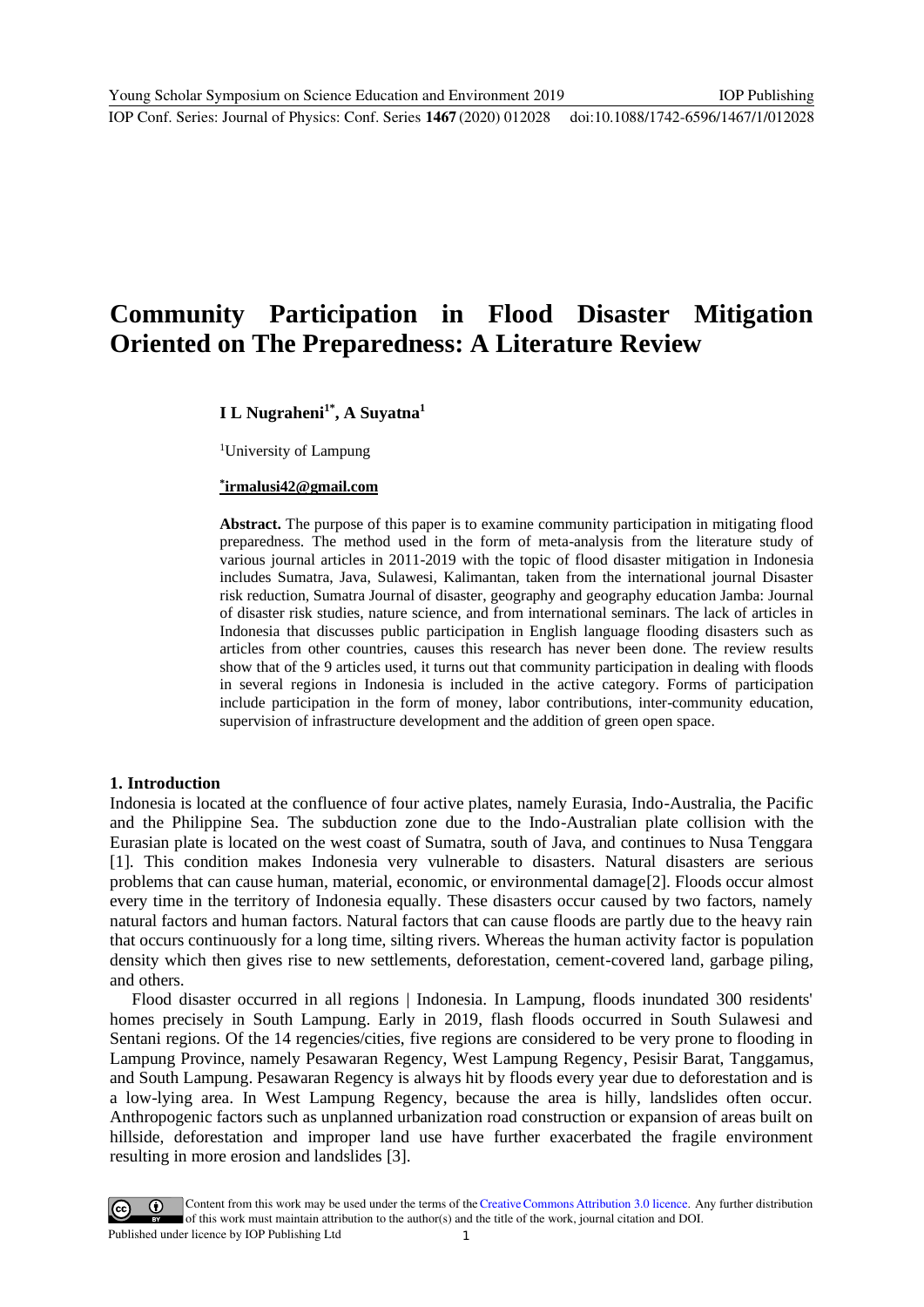| Young Scholar Symposium on Science Education and Environment 2019                                         | <b>IOP</b> Publishing |
|-----------------------------------------------------------------------------------------------------------|-----------------------|
| IOP Conf. Series: Journal of Physics: Conf. Series 1467 (2020) 012028 doi:10.1088/1742-6596/1467/1/012028 |                       |

Generally, when a disaster occurs, a fundamental problem that arises is the unpreparedness of the community to deal with it. Thirty-five percent is an effort to save themselves, then 31% is done by family, 28.1% neighbors or friends. "And 2.6% by passers-by and 1.7% were carried out by the SAR team. Not knowing the location of the gathering point and the direction of the evacuation route both at home and outside the home, violating the warning signs of the danger zone/area. Panic and haste when a catastrophic event results in an accident, being electrocuted during a flood, lack of direction in handling for vulnerable groups, especially the elderly. Even though they know that the area often occurs, but surprisingly people are still reluctant to leave the area for various reasons. loss, of course, the community itself, resulting in stress, panic, loss of life, loss of property, coordination between the community and the government becomes unclear, the distribution of aid is chaotic, slow physical recovery of buildings, emerging diseases, the economy is hampered and others. The community must be invited to think logically in solving existing problems. So that the unpreparedness of the community against disasters can be reduced[4].

The unpreparedness of the community in dealing with disasters can be overcome by mitigation. Mitigation is a series of efforts to reduce disaster risk, both through physical development and awareness-raising and capacity building to face the threat of disaster[5]. Therefore, the government then issued law number 24 of 2007 concerning disaster management efforts. Disaster management activities can be divided into 4 categories, namely activities before a disaster occurs (mitigation of preparedness), activities when a disaster occurs (protection and evacuation), appropriate activities after a disaster occurs (search and rescue), post-disaster activities (recovery/healing and repair/ rehabilitation). Preparedness is done to ensure fast and appropriate efforts in dealing with disaster events [6].

Preparedness is one of the efforts made to anticipate the possibility of disaster to avoid any loss of life, loss of property and changes in people's lives in the future [7]. Preparedness becomes wider, namely minimizing the adverse effects of a hazard through actions effective preventive, rehabilitation and recovery measures to ensure the organization and delivery of assistance and assistance in the aftermath of a disaster in a timely and effective manner[8]. The disaster preparedness parameter is knowledge and attitude towards disaster risk, policies and guidelines, plans for emergencies, warning systems early on and the ability to mobilize resources. The community as the initial perpetrators of disaster management as well as victims of disasters must be able to within certain limits handle disasters so that it is hoped that disasters will not develop to a larger scale. This means that public awareness is needed in efforts to deal with floods.

Research meta-analysis that has been carried out, among others, discusses the pre-disaster plan and prevention efforts in the dangers of flooding and drought[9]. Many meta-analysis studies have been conducted and generally refer to articles from various countries in the world so that a comparison is done. Only a review of people's perceptions about the mitigation of flood disaster preparedness, especially in Indonesia, has never been done. Therefore this article is necessary to examine how the actual participation of the Indonesian people themselves when mitigating preparedness for flood disasters whether active or passive participation.

#### **2. Methods**

The method used is a literature review with research design in the form of a meta-analysis[10]. Data collection techniques use article documentation obtained from international indexed journals Disaster risk reduction, Sumatra Journal of disaster, geography and geography education, Jamba; Journal of disaster risk studies, and from Seminars international and international seminar proceedings in English in Google scholar due to open access so that everyone can read the article, like research conducted by[11] Data obtained from books that are trusted. The article used as a literature review is time-limited from 2012-2019 in the hope that there will still be a similarity in the treatment of flood disasters that occur in Indonesia. The population in this study are all articles about community participation in dealing with floods in Indonesia, 15 articles are obtained. After reading the entire contents of each article, 6 articles are not used and 9 articles are used as material for article review. Where the nine articles represent Sumatra, Java, Kalimantan, Sulawesi, DKI Jakarta, Sumbawa Region. Keywords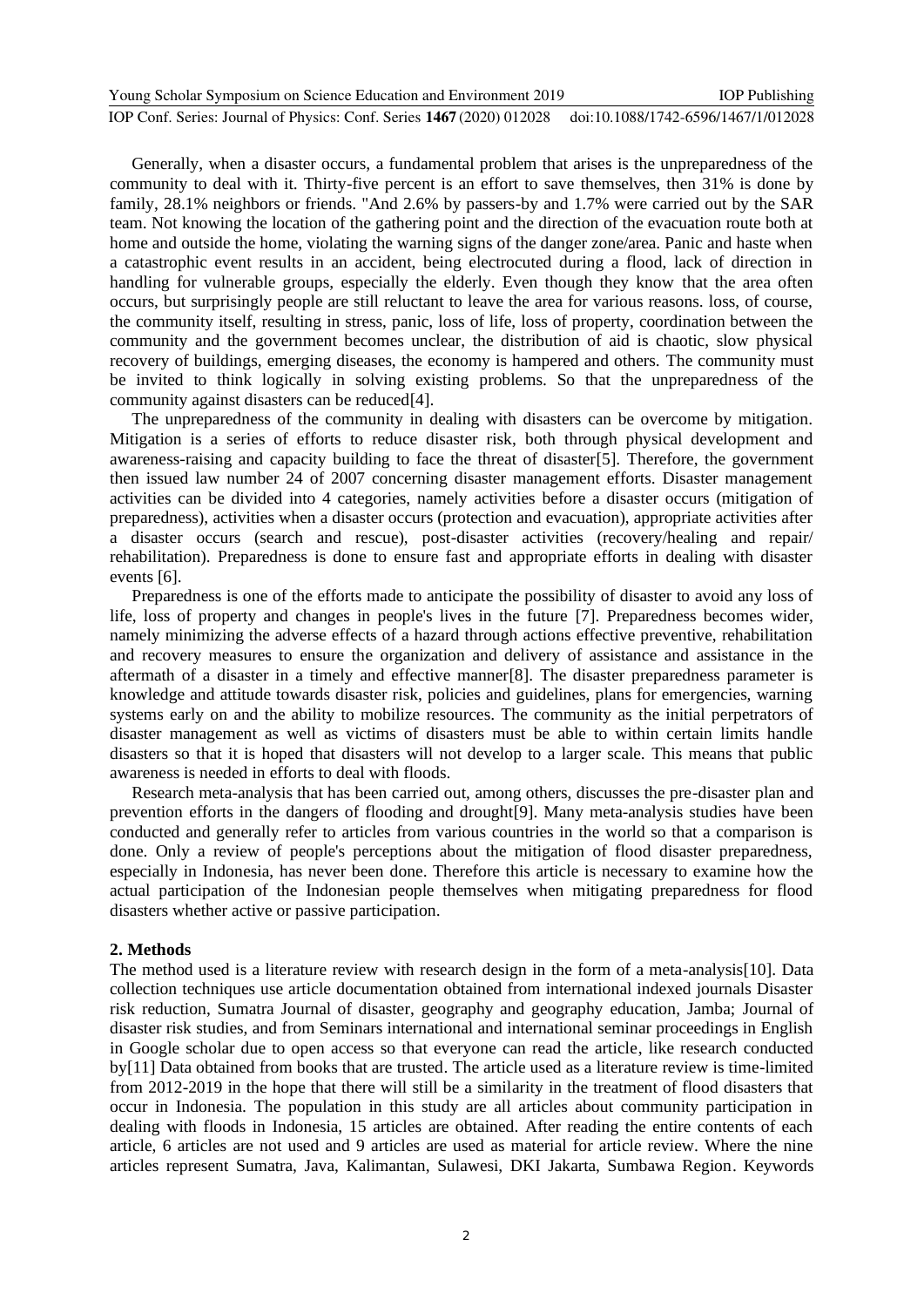used to search for article material is to use the word "*Flood disaster mitigation in Indonesia" and Community Participation in Flood Disaster in Indonesia ".*

### **3. Results and Discussion**

The articles used as research samples were taken from journals registered through Google Scholar and Scimago with international journal criteria and international seminar proceedings in English. Selection criteria Selected articles are articles that directly refer to the name of the location in the territory of Indonesia, with the intention that the disaster preparedness mitigation study has been implemented directly in the field and easily read by everyone because of open access. From the search results obtained 9 related articles[7,12- 18].The characteristics of the article are as follows.

| <b>Table 1.</b> Characteristics of Research Samples |                                                                                                                                                  |                                                                             |       |                                                                                                                                                                              |
|-----------------------------------------------------|--------------------------------------------------------------------------------------------------------------------------------------------------|-----------------------------------------------------------------------------|-------|------------------------------------------------------------------------------------------------------------------------------------------------------------------------------|
| <b>Number</b>                                       | <b>Title</b>                                                                                                                                     | <b>Name</b>                                                                 | Years | Name of journal/proceeding                                                                                                                                                   |
| $\mathbf{1}$                                        | Community Participation in Flood<br>Disaster Management in Sumbawa<br>Regency (case study in Songkar<br>Village)                                 | Hendra Wirawan<br>Zakariah, Kismartin                                       | 2018  | The <sup>3rd</sup> International Conference on<br>Energy, Environmental and<br>Information System (ICENIS 2018)                                                              |
| $\mathfrak{2}$                                      | Community Participation In Flood<br>Disaster Mitigation In Solok<br>Selatan                                                                      | D. Fitriani and O.<br>Oktorie                                               | 2019  | vol. 73, pp. 0-4, 2018.<br>Science and Environmental<br>Journals Vol. 1 No. 2 (pp. 1-9)<br>June 2019, Vol. 1, no. 2, pp. 1-9,<br>2019.                                       |
| 3                                                   | Community Attitudes and<br>Behavior and Its Influence toward<br>Social Impacts of Flood in<br>Tondano River Estuary, Indonesia                   | Marthen Kumajas,<br>Zaenal Kusuma, Kliwon<br>Hidayat, and Jailani<br>Husain | 2012  | International Journal of Civil &<br><b>Environmental Engineering</b><br><b>IJCEE-IJENS Vol:12 No:04</b>                                                                      |
| 4                                                   | The Effect Of Land Use And<br>Community Participation On<br>Flood Control At North Aceh<br>District                                              | S. Lubis                                                                    | 2013  | Indonesian Journal of Geography,<br>Vol 45, No.2, December 2013:<br>171 - 186                                                                                                |
| 5                                                   | People Participation in Flood<br>Disaster Risk Reduction in<br>DesaTanjung Sari District of North<br>Cikarang Bekasi                             | Sony Nugratama H                                                            | 2016  | 1st International Conference on<br>Geography and Education (ICGE<br>2016)                                                                                                    |
| 6                                                   | Implementation Of Flood<br><b>Disaster Mitigation Policy</b><br>Community-Based In Cilacap<br>Regency, Central Java,<br>Indonesia                | Rudi Subiyakto<br>Sri Suwitri<br>EndangLarasati<br>Prayitno                 | 2019  | Prizren   Social Science Journal,<br>Volume 3, issue 2, 2019                                                                                                                 |
| 7                                                   | Perceptions and adaptation<br>strategies of the community<br>against flood risk at the<br>estuary riverbank of Bone<br>River, Gorontalo Province | S Maryati, S Era.M<br>Kasim                                                 | 2019  | 1st International Conference on<br>Global Issue for Infrastructure,<br>Environment & Socio-Economic<br>Development<br>30 August to 1 September 2018,<br>Makassar, Indonesia. |
| 8                                                   | Community Participation on Flood<br>Management in Hulu Sungai<br>Tengah District South Kalimantan<br>Province                                    | A. Nafarin, S. Adyatma,<br>D. Arisanty                                      | 2017  | Journal Social. Anthropology, vol.<br>5 no. 5, pp. 399-403, 2017.                                                                                                            |
| 9                                                   | <b>Community Participation Helps</b><br>Government in Flood Disaster<br>Management in Jakarta                                                    | DewiSulistyani                                                              | 2016  | Scientific Research Journal<br>(SCIRJ), Volume IV, Issue VIII,<br>August 2016 45 ISSN 2201-2796                                                                              |

**Table 1.** Characteristics of Research Samples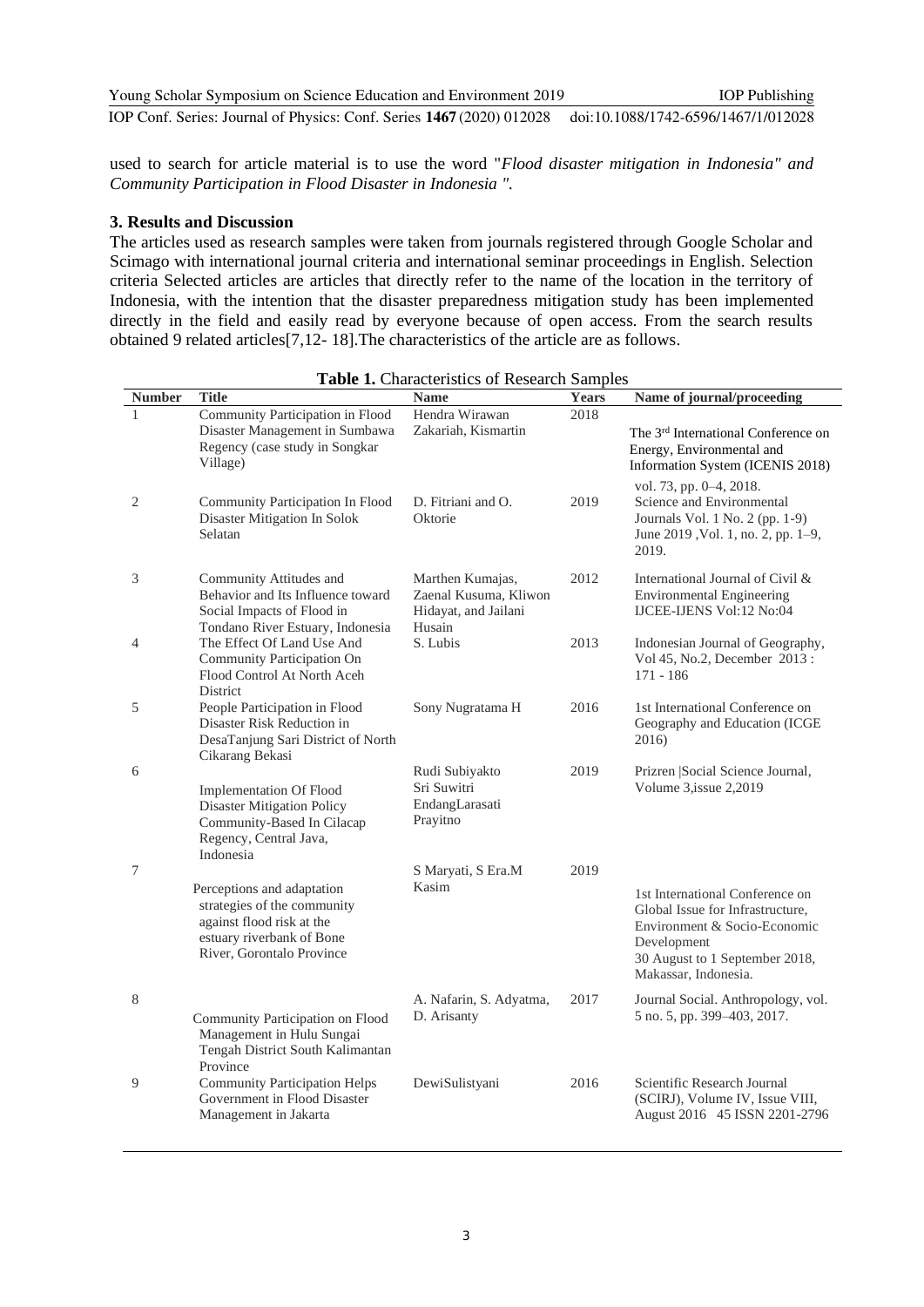IOP Conf. Series: Journal of Physics: Conf. Series **1467** (2020) 012028 doi:10.1088/1742-6596/1467/1/012028

#### *3.1 Meta Analysis Based on Population of Research Samples*

The population in these studies is the community and community groups with a sample taken between 6-380 people and 3 community groups living in flood hazard areas. It's just that there are 3 studies in the journal that do not include the number of samples used. For more details can be seen in the following Tables 2 and 3.

| <b>Table 2.</b> Respondents |                    |                  |                   |
|-----------------------------|--------------------|------------------|-------------------|
| <b>Number</b>               | <b>Respondents</b> | <b>Frequency</b> | <b>Percentage</b> |
|                             | Community          |                  | 88,8%             |
|                             | Community group    |                  | 11.2 %            |
|                             | amount             |                  | 100%              |

| <b>Table 3.</b> Amount of samples |                             |                  |            |
|-----------------------------------|-----------------------------|------------------|------------|
| <b>Number</b>                     | <b>Amount Of Samples</b>    | <b>Frequency</b> | Percentage |
|                                   |                             |                  | 11,2 %     |
|                                   | 3 groups                    |                  | 11,2 %     |
|                                   | 125-380 people              |                  | 44,4 %     |
|                                   | Does not specify the amount | 3                | 33,2 %     |
|                                   | amount                      |                  | 100%       |

#### *3.2. Meta Analysis Based on Research Design*

The research design used in the studies reviewed uses qualitative descriptive, quantitative and comparative designs. For more details, see the following Table 4.

| <b>Table 4. Research Designs</b> |                         |                  |                |
|----------------------------------|-------------------------|------------------|----------------|
| <b>Number</b>                    | <b>Research Designs</b> | <b>Frequency</b> | <b>Percent</b> |
|                                  | Qualitative descriptive |                  | 77,8%          |
|                                  | Quantitative            |                  | 11,1%          |
|                                  | Comparative             |                  | 11,1%          |
|                                  | amount                  |                  | 100%           |

#### *3.3Meta Analysis Based on Data Collection Techniques*

Data collection techniques for all research used questionnaires and in-depth interview techniques. Questionnaires were chosen because it is appropriate in expressing the opinions or responses of individuals, both individually and in groups to the problem. It can be distributed to large numbers of respondents with a relatively short period. with a fast time.

| <b>Tabel 5.</b> Data collection Techniques |                            |                  |                |
|--------------------------------------------|----------------------------|------------------|----------------|
| <b>Number</b>                              | Data collection techniques | <b>Frequency</b> | <b>Percent</b> |
|                                            | Deep interview             |                  | 33,33 %        |
|                                            | Questionnaire              | h                | 66,67 %        |
|                                            | amount                     |                  | $\%$<br>10 N D |

#### *3.4 Meta-analysis Based on data analysis techniques*

Data analysis techniques used in these studies include product-moment correlation, percentage, and frequency distribution, descriptive, SWOT analysis and SEM. Based on a study of 8 studies of community participation, the analysis techniques used are shown in the table below.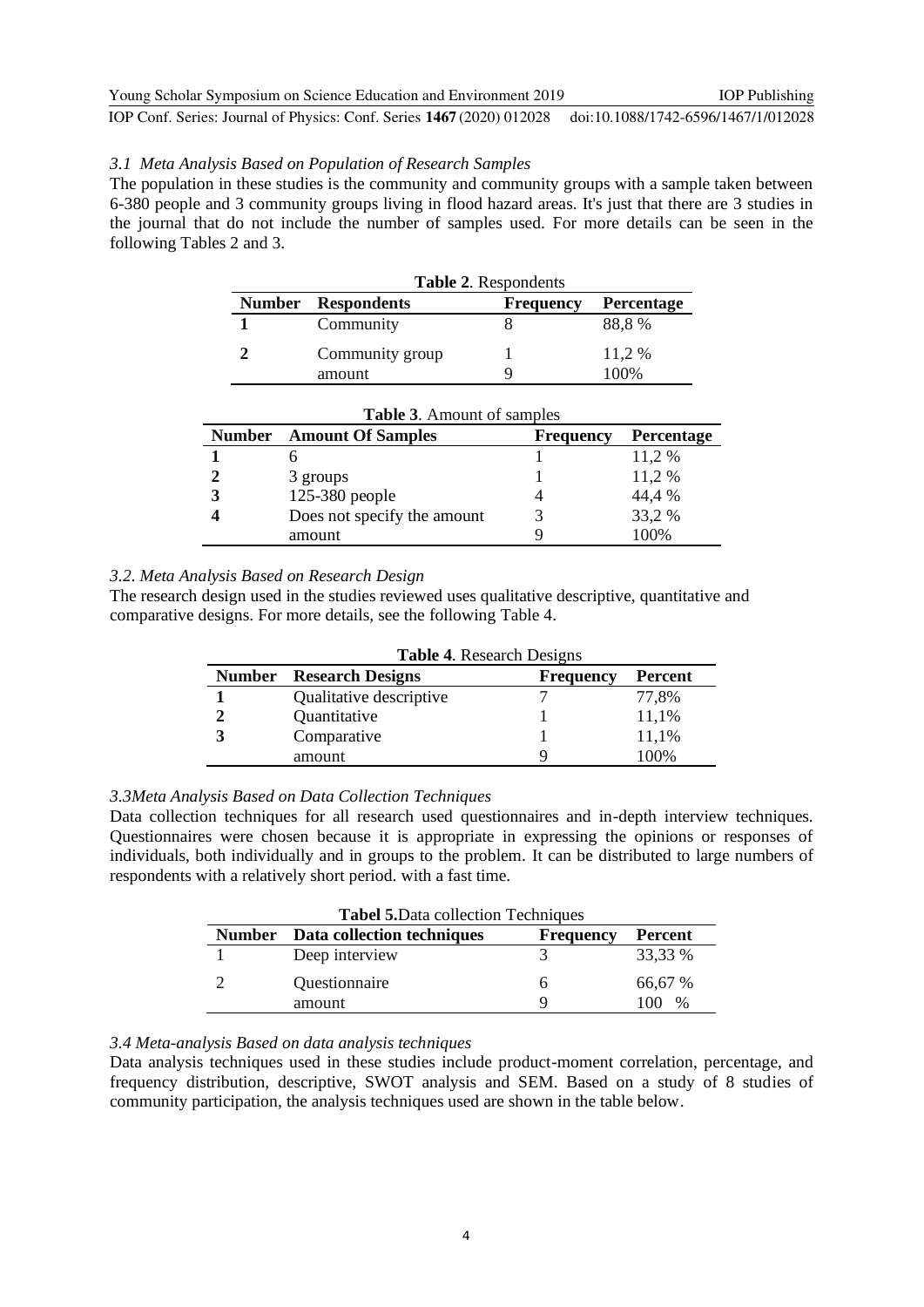#### IOP Publishing

## Young Scholar Symposium on Science Education and Environment 2019

IOP Conf. Series: Journal of Physics: Conf. Series **1467** (2020) 012028 doi:10.1088/1742-6596/1467/1/012028

| <b>Table 6.</b> Data technique analysis |                                       |                                                                                                                                                                                                                                                                                                                                                                                                                                                                                     |                   |
|-----------------------------------------|---------------------------------------|-------------------------------------------------------------------------------------------------------------------------------------------------------------------------------------------------------------------------------------------------------------------------------------------------------------------------------------------------------------------------------------------------------------------------------------------------------------------------------------|-------------------|
| <b>Number</b>                           | Data Technique                        | <b>Frequency</b>                                                                                                                                                                                                                                                                                                                                                                                                                                                                    | <b>Percentase</b> |
|                                         | <b>Product Moment Correlation</b>     |                                                                                                                                                                                                                                                                                                                                                                                                                                                                                     | 11,2 %            |
|                                         | Percentage and frequency distribution | $\mathcal{D}_{\mathcal{A}}^{\mathcal{A}}(\mathcal{A}) = \mathcal{D}_{\mathcal{A}}^{\mathcal{A}}(\mathcal{A}) = \mathcal{D}_{\mathcal{A}}^{\mathcal{A}}(\mathcal{A}) = \mathcal{D}_{\mathcal{A}}^{\mathcal{A}}(\mathcal{A}) = \mathcal{D}_{\mathcal{A}}^{\mathcal{A}}(\mathcal{A}) = \mathcal{D}_{\mathcal{A}}^{\mathcal{A}}(\mathcal{A}) = \mathcal{D}_{\mathcal{A}}^{\mathcal{A}}(\mathcal{A}) = \mathcal{D}_{\mathcal{A}}^{\mathcal{A}}(\mathcal{A}) = \mathcal{D}_{\mathcal{A}}$ | 22,2 %            |
|                                         | Descriptive                           |                                                                                                                                                                                                                                                                                                                                                                                                                                                                                     | 44,4 %            |
|                                         | <b>SWOT</b>                           |                                                                                                                                                                                                                                                                                                                                                                                                                                                                                     | 11,1%             |
|                                         | <b>SEM</b>                            |                                                                                                                                                                                                                                                                                                                                                                                                                                                                                     | 11,1%             |
|                                         | amount                                |                                                                                                                                                                                                                                                                                                                                                                                                                                                                                     | 100%              |

| Table 6. Data techniqueanalysis |  |  |
|---------------------------------|--|--|
|                                 |  |  |

#### *3.5. A meta-analysis of Community Active and Non-Active Participation*

Participation aims to find better solutions to problems in a community by opening more opportunities for the community to contribute to the implementation of activities that are more effective, efficient and sustainable. How much active community participation in flood preparedness in various regions in Indonesia based on these studies can be seen in Table 7 below.

#### **Table 7**. Community Active and Non-Active Participation

| N <sub>0</sub> | <b>Research area</b>        | <b>Percentage of active</b><br>participation | Percentage of passive<br>participation |
|----------------|-----------------------------|----------------------------------------------|----------------------------------------|
|                | Tondano, North Sulawesi     | 48%                                          | 52%                                    |
| $\overline{2}$ | South Kalimantan            | 60,78%                                       | 39,22%                                 |
| 3              | Cikarang, Bekasi            | 40%                                          | 60%                                    |
| 4              | Aceh                        | 43%                                          | 57%                                    |
| 5              | Cilacap, Central Java       | 40%                                          | 60%                                    |
| 6              | Gorontalo, North Sulawesi   | 37,73%                                       | 62,27%                                 |
| 7              | Sumbawa, West Nusa Tenggara | 100%                                         | $0\%$                                  |
| 8              | Solok, West Sumatra         | 100%                                         | $0\%$                                  |
| 9              | Dki Jakarta                 | 61,72%                                       | 38,28%                                 |

#### *3.6. Meta Analysis of Forms of Community Participation*

The forms of community participation that have been carried out in several regions in Indonesia are shown in Table 8

#### *3.7.A meta-analysis of the Effectiveness of Community Participation*

Indicators of effectiveness are said to be effective if more than or equal to 50% of the community actively participates in carrying out forms of participation. While said to be ineffective if the active participation is less than 50% seen from the percentage of participation in table 7. Effectiveness was shown in Table 9.

| N <sub>0</sub> | <b>Research Area</b>    | <b>Table 8.</b> FOLIDS OF COMMUNITY FAILICIPATION IN THE FIELD<br><b>Participation form</b> |
|----------------|-------------------------|---------------------------------------------------------------------------------------------|
|                | Tondano, North Sulawesi | 1. explain,                                                                                 |
|                |                         | 2. supervise and reprimand                                                                  |
|                |                         | 3. report to the government if there is<br>damage to the river area                         |
|                | South Kalimantan        | 1. Provide energy assistance,                                                               |
|                |                         | 2. money aid                                                                                |
|                | Cikarang, Bekasi        | 1. Urgent people not to throw garbage to<br>the river bank and in the environment           |
|                |                         | 2. Hold a weekly meeting every Thursday                                                     |
|                |                         | 3. Clean Friday event                                                                       |

**Table 8**. Forms of Community Participation in the Field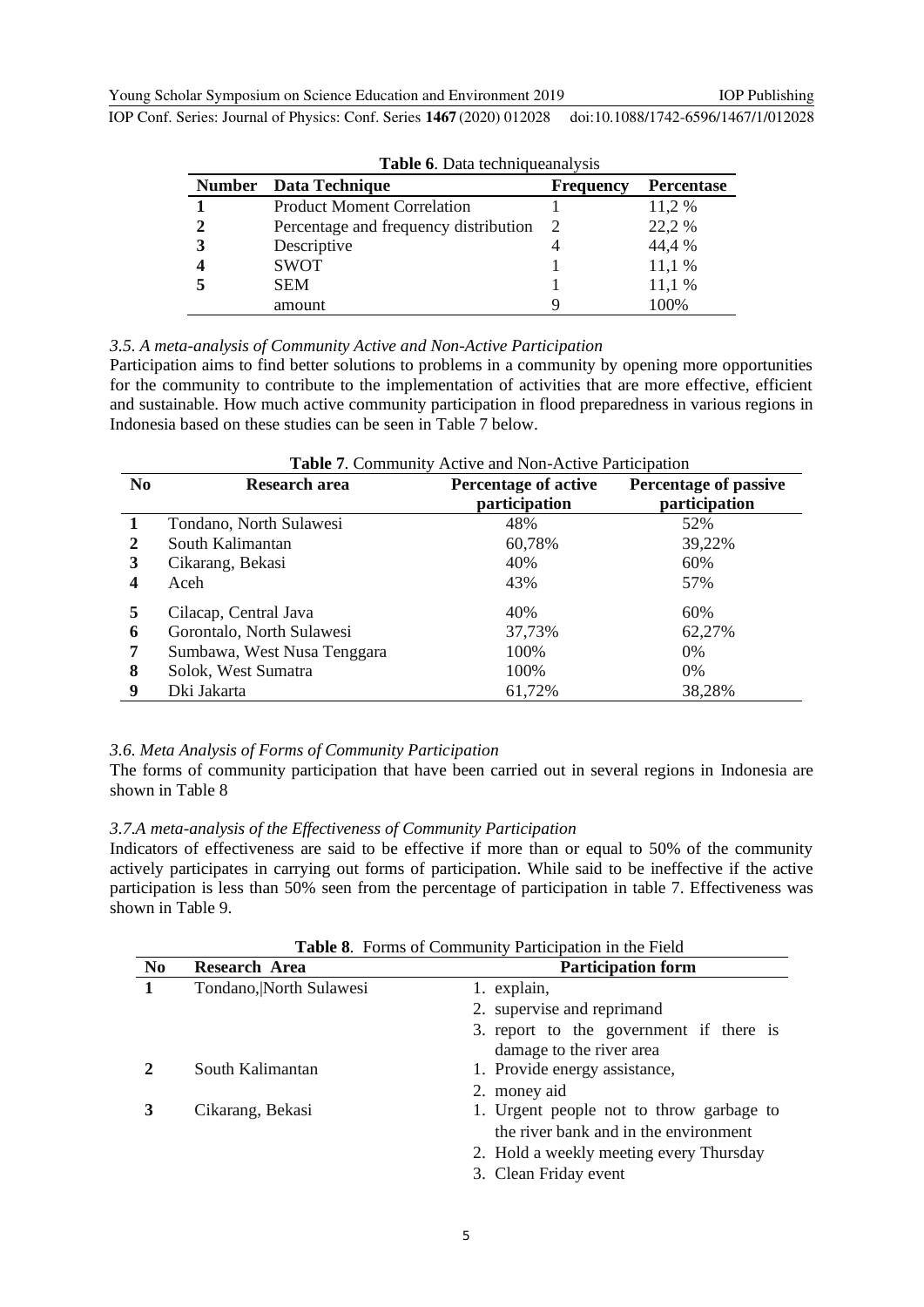IOP Publishing

| IOP Conf. Series: Journal of Physics: Conf. Series 1467 (2020) 012028 doi:10.1088/1742-6596/1467/1/012028 |  |
|-----------------------------------------------------------------------------------------------------------|--|
|-----------------------------------------------------------------------------------------------------------|--|

| $\boldsymbol{4}$ | Aceh                        | 1. maintaining flood infrastructures, such as<br>by not dumping waste into rivers or<br>channels, cleaning drains,<br>2. community involvement<br>flood<br>in<br>management planning,<br>3. community involvement in overseeing<br>implementation of infrastructure<br>the<br>development |
|------------------|-----------------------------|-------------------------------------------------------------------------------------------------------------------------------------------------------------------------------------------------------------------------------------------------------------------------------------------|
| 5                | Cilacap, Central Java       | 1. Socialization, education,<br>2. Disaster training for teenagers                                                                                                                                                                                                                        |
| 6                | Gorontalo, North Sulawesi   | 3. Disaster information<br>1. determine the location of the evacuation<br>and storage of important documents.<br>2. implementing<br>physical<br>adaptation<br>strategies including increased flooring to<br>build a two-story house, and<br>3. build additional obstacles on the terrace  |
| 7                | Sumbawa, West Nusa Tenggara | 1. Utilize private sector support                                                                                                                                                                                                                                                         |
| 8                | Solok, West Sumatra         | 1. to clean their house,<br>2. burning trash.<br>3. Planting trees along the river<br>4. arrange the order of the contents of the<br>house such as the arrangement of beds<br>raised, then propped up with one stone.<br>5. At a time of high rainfall, people save<br>valuables,         |
| 9                | Dki Jakarta                 | 1. forms of ideas, funds, labor, and tangible<br>or intangible goods,                                                                                                                                                                                                                     |

- 2. installation of a water pump,
- 3. expansion of green open space

|   | <b>Numbe</b> Wilayah Penelitian | <b>Effective</b> | <b>Not Effective</b> |
|---|---------------------------------|------------------|----------------------|
| r |                                 |                  |                      |
|   | Tondano, North                  | $\ast$           |                      |
|   | Sulawesi                        |                  |                      |
| 2 | South Kalimantan                | $\ast$           |                      |
| 3 | Cikarang, Bekasi                |                  | $\ast$               |
|   | Aceh                            |                  | $\ast$               |
| 5 | Cilacap, Central Java           |                  | *                    |
| 6 | Gorontalo.<br>North             |                  | $\ast$               |
|   | Sulawesi                        |                  |                      |
|   | Sumbawa, West Nusa              | $\ast$           |                      |
|   | Tenggara                        |                  |                      |
| 8 | Solok, West Sumatra             | $\ast$           |                      |
|   | Dki Jakarta                     | $\ast$           |                      |

| Table 9. Effectiveness of Community Participation |                  |                      |
|---------------------------------------------------|------------------|----------------------|
| mbe Wilayah Penelitian                            | <b>Effective</b> | <b>Not Effective</b> |

6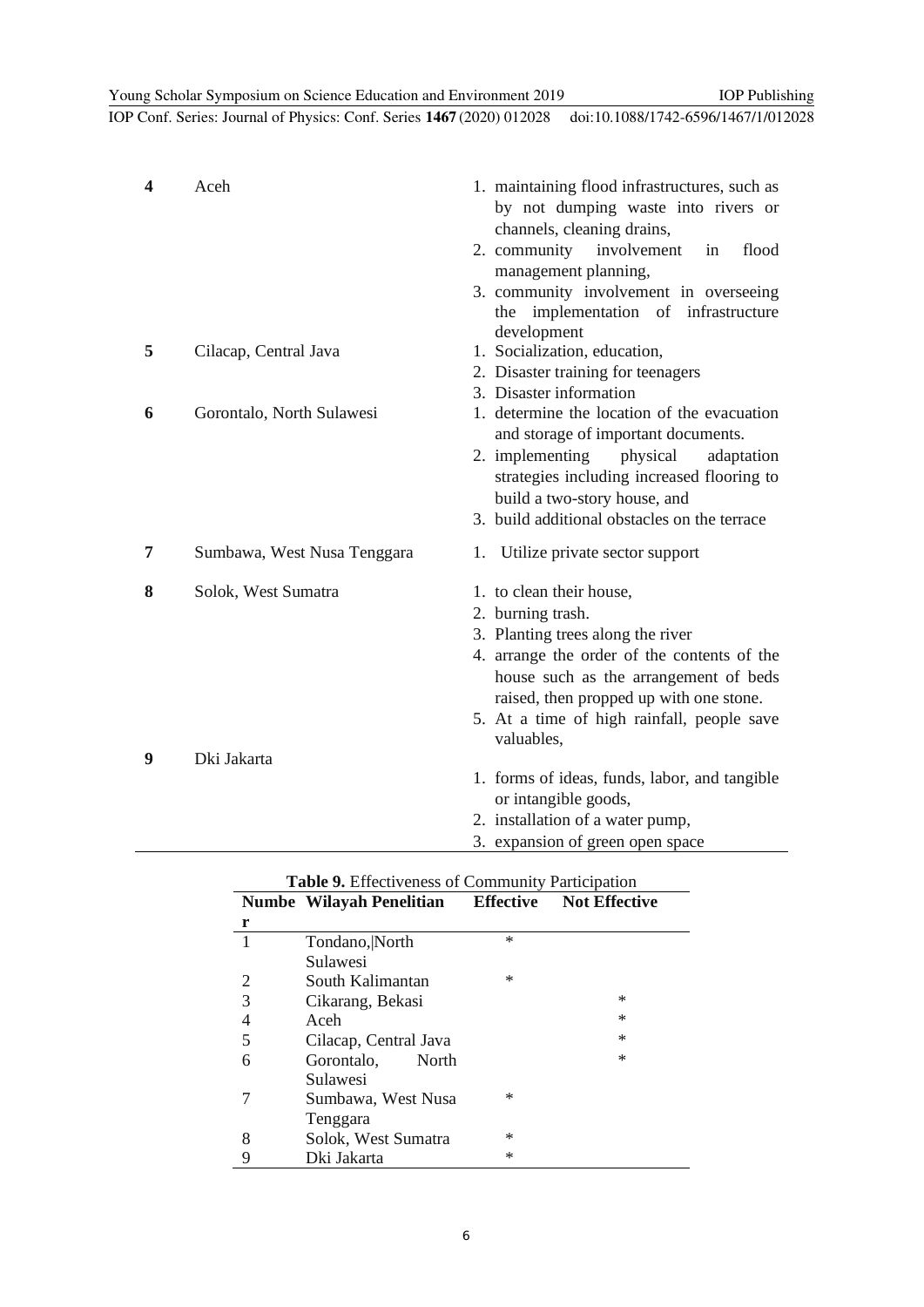Data search is based on the internet, it has the potential to collect data. Meta-analysis shows that from the nine studies examined, the sample population is the community around the flood disaster. Three articles do not mention the number of samples. This condition shows the weakness of the article, where it should be, an article must include the sampling technique used and the number of samples taken so that the research carried out is clear and measurable. Research that does not include a sample is in the research perceptions And Adaptation Strategies Of The Community Against Flood Risk At The Estuary Riverbank Of Bone River, Gorontalo Province, Implementation Of Flood Disaster Mitigation Policy Community-Based In Cilacap Regency, Central Java, Indonesia, Community Participation In Flood Disaster Mitigation In Solok Selatan Regency-Indonesia*.* Determination of the sample greatly determines the success of the research objectives, so that if the sample is done carelessly or even not raised in a study then, of course, the research objectives will not be achieved. For descriptive research, the minimum sample is 10% - 20% of the population. For correlation research at least 30 subjects. For experimental research, at least 30 people per group, for collaborative research, the minimum sample is 30 people. Whereas for comparison, at least 10 people in each group are needed [19]. A good sample requirement is to be accurate and precise. Accurate means that the sample must have accuracy so that data refraction does not occur. Precision means a low level of estimation error because essentially no sample truly represents the entire population. High or low level of precision is indicated by the size of the standard error of estimate means the smaller the estimated standard error indicates the higher level of sample precision. The entire sample in these studies already has the right precision and accuracy because it is taken from 10-20% of the population.

The design of the study uses more descriptive qualitative. This design is indeed appropriate to be able to obtain in-depth information from research subjects, especially the public. Qualitative try to understand the environment as a whole and ultimately help others get a better understanding of how the subjects involved see what happens in certain situations in everyday life [20]. Data collection techniques using questionnaires with data analysis techniques in the form of descriptive.

The results of the study are known that the community in some areas, especially in North Sulawesi, are still doing household activities related to sanitation in the river such as washing clothes in the river, the existence of toilets in the river, disposing of trash in landfills on the river bank, in addition to cattle farming, it is also done on the river bank. (Sulawesi). In other regions such as in Aceh, the cause of the flooding is due to meandering rivers so that the flow rate is low, the capacity of the river to flow water is much smaller than the amount of discharge, change of forests into agricultural and residential land, illegal logging. Cikarang, the cause of the flood was partly due to the overflow of the Cibeureum river due to continuous rain, poor drainage, and the river in the village was quite narrow so that the water quickly overflowed. Sumbawa experienced a flood because of the greater number of rainy months than the dry month and made the watershed a source of agriculture. The cause of flooding in West Sumatra was rainfall with high intensity causing river overflowing.

From the causes of floods that arise it can be said that in developing countries, especially Indonesia, flood disasters are not solely due to climate change but are also caused by river conditions and human activities. This is confirmed by research conducted by Yoshihiro who stated that developing countries are very vulnerable to flooding due to inadequate funds, inadequate infrastructure, delays in implementing steps to climate change and efforts to deal with floods, ongoing poverty, and economic conditions unstable [21]. In developing countries generally people affected by flooding do not get insurance, people depend on compensation from the government. Such conditions are certainly very alarming [22].

From these causes, it is necessary to take preparedness efforts in dealing with floods. Preparedness efforts cannot be made solely by the government, government policies or structural mitigation. But it must also seek preparedness through non-structural mitigation efforts. Non-structural mitigation is to involve direct community participation. The higher the community participation in flood hazard preparedness, the lower the impact of flooding and vice versa.

Forms of community participation for effective flood disaster preparedness are in North Sulawesi, Sumbawa, Solok and DKI Jakarta, Kalimantan. While ineffective forms of participation were in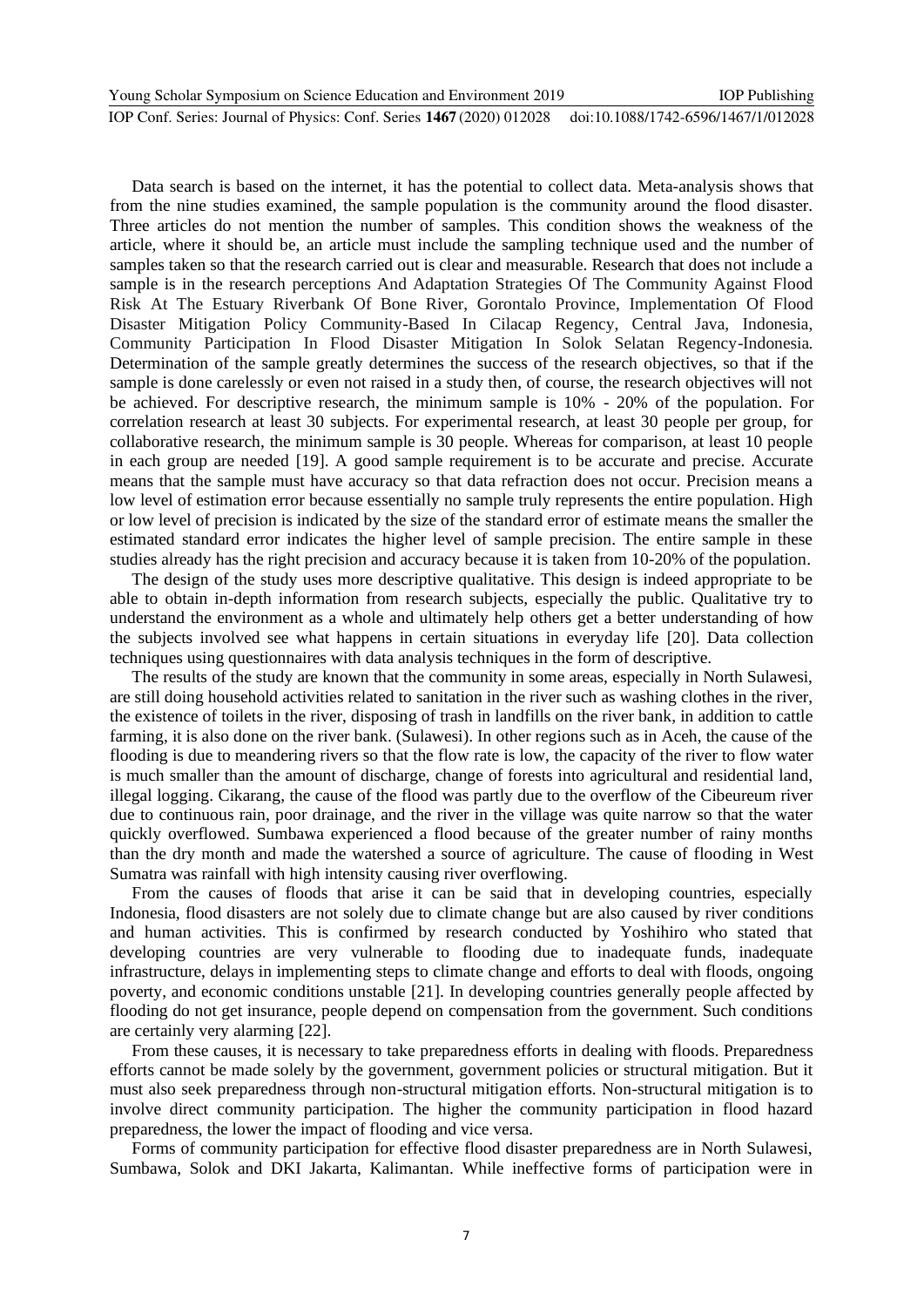Cikarang, Bekasi, Aceh, Cilacap, Gorontalo. More effective forms of Indonesian people's participation in flood preparedness. This effectiveness is due to the participation of the people of Indonesia is a form of solidarity in the form of energy, money, education, physical building repairs, and tree planting efforts. The high level of community participation in dealing with floods in Indonesia shows that the public's knowledge about the dangers of flooding is getting higher, the government provides the broadest opportunity for the community to actively participate in each program, both from the government and non-government organizations themselves. If there are still some areas where community participation is not effective this is because the level of participation is only at the consultation level. In some activities, it is still at the level of knowledge information, not yet involved as a whole in the planning and implementation of flood management development in each area.

#### **4.Conclusion**

Preparedness to deal with floods with the approach of community participation (nonstructural) is very necessary for the regions in Indonesia. Forms of Indonesian people's participation in dealing with floods include in the form of, money, energy, inter-community education, supervision of infrastructure development and the addition of green open spaces. Community participation in several regions of Indonesia is effective because more than 50% of the community is actively involved in preparedness efforts dealing with floods. The government must actively involve the community in flood mitigation planning.

#### **References**

- [1] Z. I. Andromeda, C. Randi, K. Nazhifah, R. Syahputra, Iskandarsyah, and M. R. Septyandy2019Efforts to Improve Community Awareness Towards the Potential of a Great Earthquake Which Threats Jakarta Based On Geographic Information and 3D Simulation Systems in Matraman District, East Jakarta,*IOP Conf. Ser. Earth Environ. Sci***279**, p. 1200
- [2] A. F. Mubarak, R. Amiruddin, and S. Gaus. 2019The effectiveness of disaster prevention and mitigation training for the students in disaster prone areas,*IOP Conf. Ser. Earth Environ. Sci***235**1
- [3] J. Dekens2007*Local Knowledge for Disaster Preparedness: A Literature Review*. Kathmandu, Nepal: International Centre for Integrated Mountain development
- [4] Y. Dilekli and E. Tezci. 2019 Adaptation of Teachers' Teaching Thinking Practices Scale into English*Eur. J. Educ. Res***8** 4943
- [5] C. Samuel and L. K. Siebeneck. 2019Roles revealed: An examination of the adopted roles of emergency managers in hazard mitigation planning and strategy implementation.*Int. J. Disaster Risk Reduct* **39**, no. March, p. 101145
- [6] U.-U. N. 24 T. 2007Penanggulangan Bencana.*Undang. NO 24 TAHUN 2007***12**235, p. 245
- [7] R. Subiyakto, S. Suwitri, E. Larasati, and P. Prayitno. 2019Implementation Of Flood Disaster Mitigation Policy Community-Based In Cilacap Regency, Central Java, Indonesia50–55
- [8] Febriana, D. Sugiyanto, and Y. Abubakar. 2015Kesiapsiagaan Masyarakat Desa Siaga Bencana Dalam Menghadapi Gempa Bumi Di Kecamatan Meuraxa Kota Banda Aceh. *Ilmu Kebencanaan Pascasarj. Univeritas Syiah kuala* **2**341–49
- [9] J. Raikes, T. F. Smith, C. Jacobson, and C. Baldwin. 2019Pre-disaster planning and preparedness for floods and droughts: A systematic review. *Int. J. Disaster Risk Reduct***38** January 101207
- [10] F. Amin and R. A. Ananda2018Kedatangan dan Penyebaran Islam di Asia Tenggara : Tela ' ah Teoritik Tentang Proses Islamisasi Nusantara. *Anal. J. Stud. Keislam.*.**18**267–100
- [11] K. N. Lyansari. 2018Hijrah Celebrity : Creating New Religiosities , Branding Economics of Lifestyle in the Age of Muslim Mass Consumption. *Anal. J. Stud. Keislam***18** 2 212
- [12] W. Z. Hendra and Kismartini. 2018Community Participation in Flood Disaster Management in Sumbawa Regency (case study in Songkar Village). *E3S Web Conf***3** 0–4
- [13] D. Fitriani and O. Oktorie. 2019Community Participation In Flood Disaster Mitigation In Solok